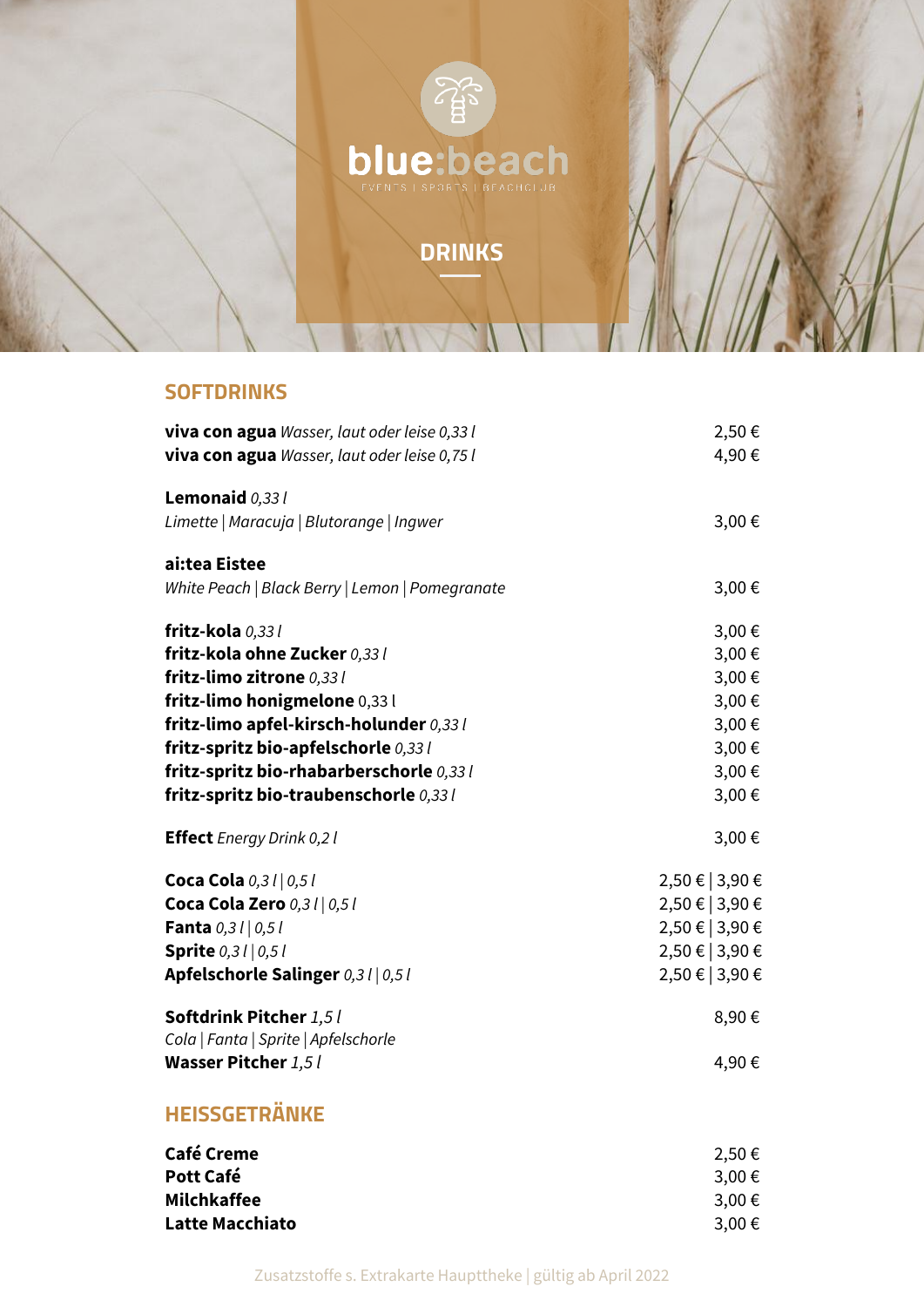| Cappuccino                                                           | 2,50€            |
|----------------------------------------------------------------------|------------------|
| <b>Espresso</b>                                                      | 2,00€            |
| <b>Doppelter Espresso</b>                                            | 3,00€            |
| <b>Espresso Macchiato</b>                                            | 2,50€            |
| Chococino                                                            | 3,00€            |
| <b>Kakao</b>                                                         | 2,50 €           |
| Kakao mit Sahne                                                      | 3,00€            |
| <b>Arabian Mint</b>                                                  | 2,50€            |
| <b>Clean Green</b>                                                   | 2,50 €           |
| <b>Red Roiboos</b>                                                   | 2,50 €           |
| <b>African Earl Grey</b>                                             | 2,50 €           |
| <b>Wild Fruit</b>                                                    | 2,50 €           |
| <b>SAFTBAR</b>                                                       |                  |
| Orangen   Kirsche   Banane   Maracuja 0,2   Fl.                      | 2,50 €           |
| <b>BIER</b>                                                          |                  |
| <b>Beck's Pils 0,331</b>                                             | 3,00€            |
| Beck's Pils unfiltered 0,331                                         | 3,00€            |
| Beck's blue alkoholfrei 0,33 l                                       | 3,00€            |
| <b>Beck's Gold 0,331</b>                                             | 3,00€            |
| Beck's Green Lemon 0,33 l                                            | 3,00€            |
| Beck's Lemon Brew 0,33 l                                             | 3,00€            |
| <b>Beck's Sixpack</b> "5 zahlen - 6 trinken"                         | 15,00€           |
| Astra Urtyp (Pils) 0,33 l                                            | 3,00€            |
| Astra Kiezmische (Alster) 0,33 l                                     | 3,00€            |
| Kona Hawaiian Beer 0,35 l                                            | 3,50€            |
| Corona $0,331$                                                       | 3,50€            |
| Schöfferhofer Grapefruit 0,33 l                                      | 3,00€            |
| Franziskaner Weizenbier hell 0,5 l                                   | 4,50€            |
| Franziskaner alkoholfrei 0,5 l                                       | 4,50€            |
| Weizen - Banane mit oder ohne Alk.                                   | 5,00€            |
| <b>WEIN   PROSECCO   CHAMPAGNER</b>                                  |                  |
| <b>Scavi &amp; Ray</b> secco frizzante $0,2$ l $\vert 0,75$ l Fl.    | 4,50 €   14,50 € |
| <b>Scavi &amp; Ray Hugo</b> 0,21   0,75   Fl.                        | 4,50 €   14,50 € |
| Weinschorle Diehl Weißburgunder Kabinett 0,2 l<br><b>Diehl Weine</b> | 3,50€            |
| Weißburgunder Kabinett   Spätburgunder   Merlot rosé feinherb        |                  |
| $0,2$   Glas $ 0,75$   Fl.                                           | 4,50 €   16,50 € |
| Champagner Veuve Cliquot 0,7 l Fl.                                   | 95,00€           |

Zusatzstoffe s. Extrakarte Haupttheke | gültig ab April 2022